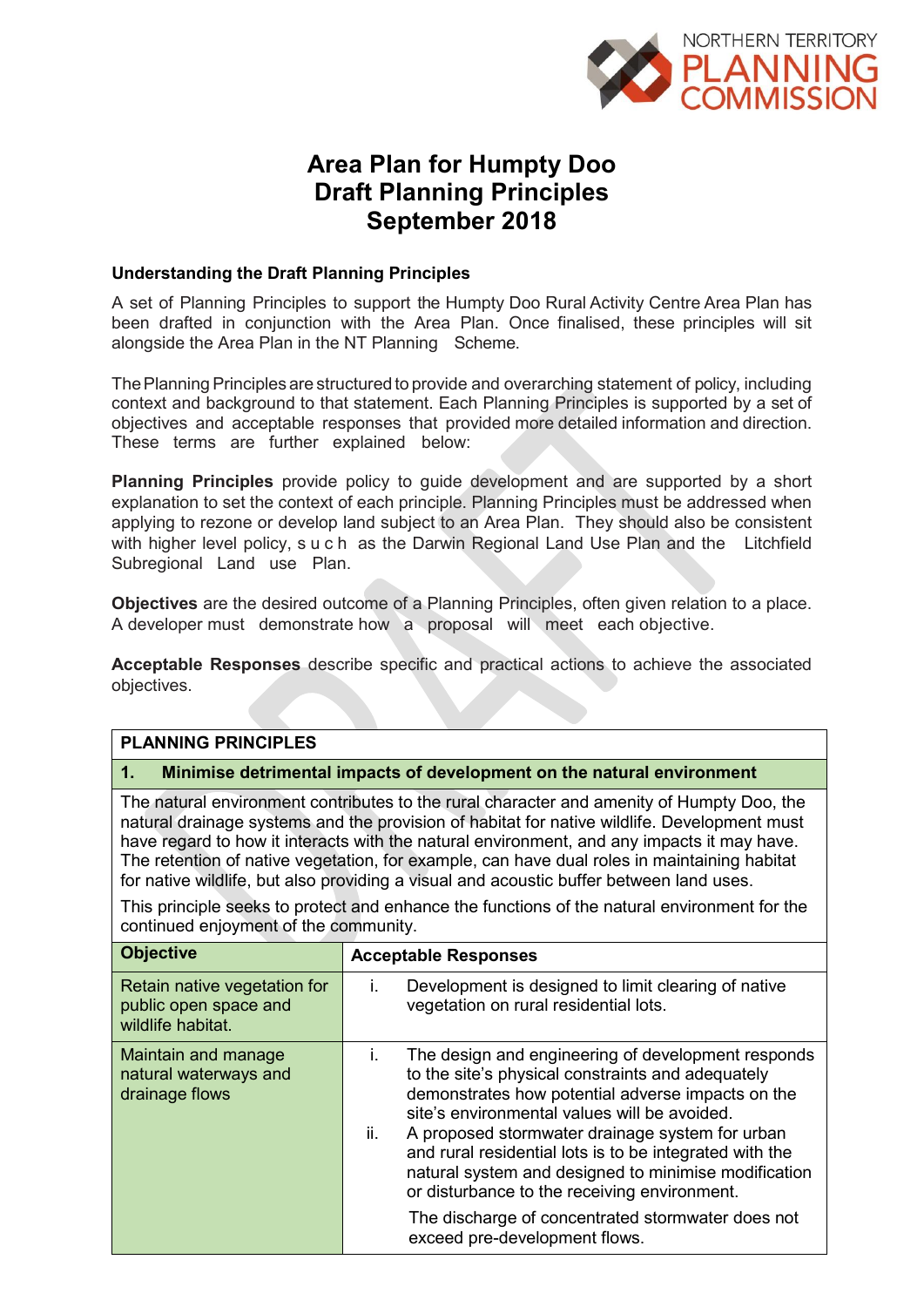|                                                                                                               | iii.              | Management of stormwater minimises to transmission<br>of weeds and pollutants.                                                                                                                                                                                                                       |
|---------------------------------------------------------------------------------------------------------------|-------------------|------------------------------------------------------------------------------------------------------------------------------------------------------------------------------------------------------------------------------------------------------------------------------------------------------|
| Promote Edwin's Creek and<br>Horns Creek / Woodside<br>Reserve as natural features<br>of the activity centre. | Ĺ.<br>ii.         | Development of land that drains into Edwin's Creek<br>and Horns Creek/Woodside Reserve includes<br>measures to protect the environmental values, natural<br>amenity and drainage function of those waterways.<br>Use of land around Woodside Reserve should include<br>areas for passive recreation. |
| Maintain the rural character<br>and visual amenity in and<br>around the rural activity<br>centre.             | İ.<br>ii.<br>iii. | Retention of native vegetation within front setbacks.<br>Landscaped street verges and public spaces provide<br>shading for pedestrian and bike networks.<br>Retention or re-establishment of native vegetation<br>along the Arnhem highway with support of the<br>responsible authority.             |

# **2. Maintain an active, safe and sustainable commercial centre**

Humpty Doo is a commercial and recreational gateway to Kakadu National Park. It provides a range of commercial, community and recreation opportunities that support the community and provides for visitors.

The planning principles seek to sustain and provide opportunities for a range of businesses that continue to provide for both the local market and for visitors.

| <b>Objective</b>                                                  | <b>Acceptable Responses</b>                                                                                                                                                                                                                                                                                                                             |
|-------------------------------------------------------------------|---------------------------------------------------------------------------------------------------------------------------------------------------------------------------------------------------------------------------------------------------------------------------------------------------------------------------------------------------------|
| Support the viability of local<br>businesses.                     | A diverse range of commercial premises provide<br>İ.<br>support for a variety of businesses.<br>ii.<br>Urban density residential development within a<br>convenient walking distance (400m) of the commercial<br>centre.                                                                                                                                |
| Encourage public amenity<br>and activity in public<br>spaces.     | Shade trees planted in public spaces and on private<br>İ.<br>and public land.<br>ii.<br>Trees are planted within Car parks associated with<br>non-residential uses to provide shade and to mitigate<br>against heat.<br>iii.<br>Commercial areas include continuous awnings for<br>shade and shelter from the rain to encourage<br>pedestrian movement. |
| Facilitate Humpty Doo as a<br>gateway to Kakadu National<br>Park. | İ.<br>Development is of a nature and scale that provides<br>the services needed to support residents and visitors.                                                                                                                                                                                                                                      |

# **3. Provide for housing choice compatible with the future role of Humpty Doo**

The Area Plan for the Humpty Doo Rural Activity Centre seeks to encourage a range of housing choices that cater for different life stages, including smaller lots that are more affordable and can provide lower-maintenance living within walking distance of local services.

The opportunity to Include a modest amount of urban residential development within the Humpty Doo Rural Activity Centre Core Area will increase housing choice, underpin the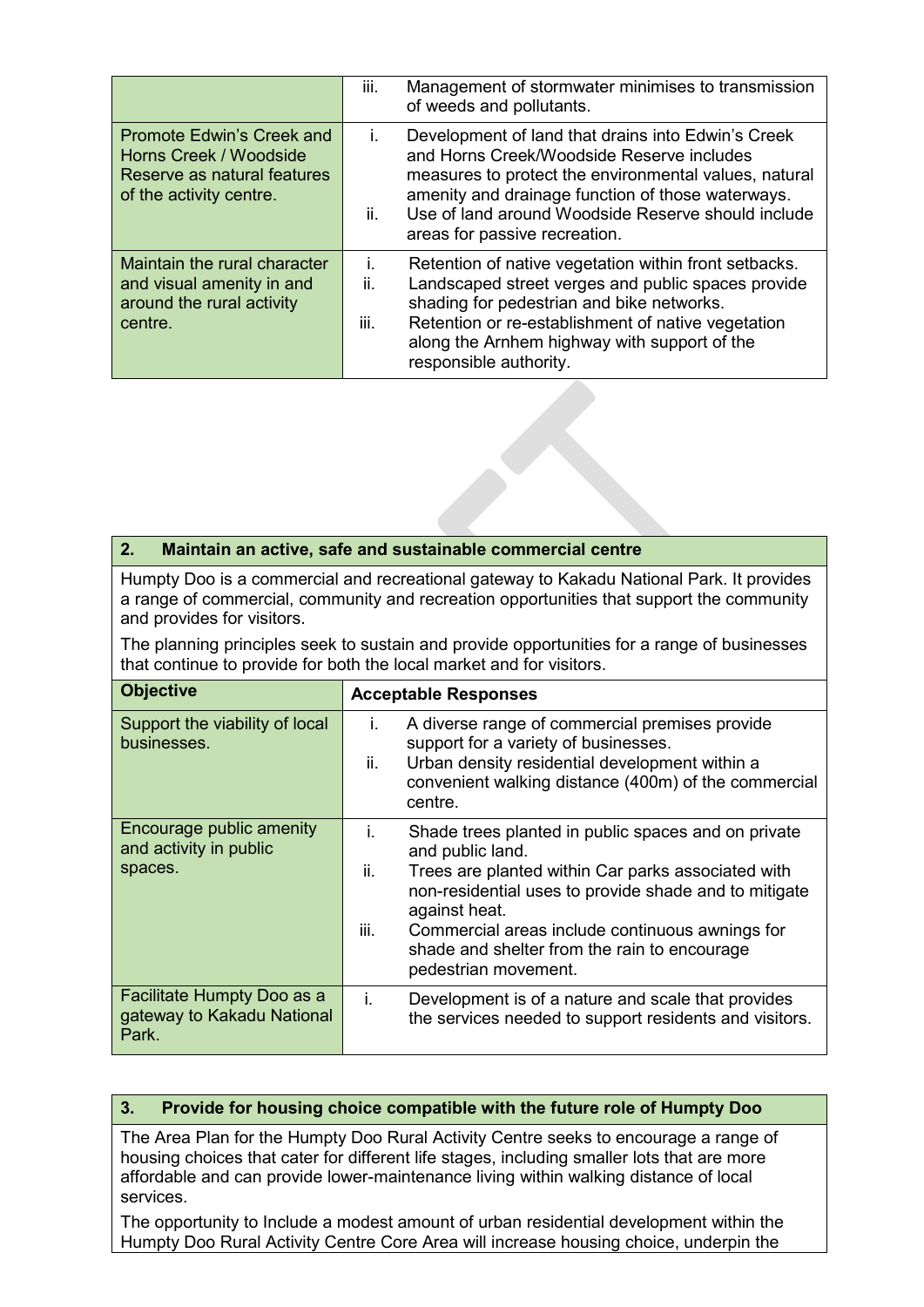provision of reticulated services and community infrastructure, and support a wider variety of retail and commercial services.

The transition area is intended to accommodate smaller rural residential lots and minimise the impacts of the urban core on existing rural residents, thus protecting the rural character of the broader area.

| <b>Objective</b>                                                                                                                       | <b>Acceptable Responses</b>                                                                                                                                                                                                                                                                                                                                                                                                                                                                                                                                                                                                                         |  |
|----------------------------------------------------------------------------------------------------------------------------------------|-----------------------------------------------------------------------------------------------------------------------------------------------------------------------------------------------------------------------------------------------------------------------------------------------------------------------------------------------------------------------------------------------------------------------------------------------------------------------------------------------------------------------------------------------------------------------------------------------------------------------------------------------------|--|
| Support housing choices in<br>appropriate locations.                                                                                   | i.<br>Urban residential lots are not located on land affected<br>by flooding, biting insects or other constraints to<br>residential land uses.<br>Urban residential lots within 400m walking distance of<br>ii.<br>the commercial centre.<br>Suburban Residential lots in the Humpty Doo Rural<br>iii.<br>Activity Centre have a minimum of 800m <sup>2</sup> .                                                                                                                                                                                                                                                                                     |  |
| Promote a sequence of<br>residential density in the<br>rural activity centre by<br>providing a transition of<br>residential lot sizes. | i.<br>Subdivision design provides a transition of residential<br>lot sizes such that:<br>Rural Residential lots with a minimum lot size of<br>$\Omega$<br>4 000m <sup>2</sup> provide a buffer between the commercial<br>and suburban residential area, and Rural Living<br>lots:<br>No more than two suburban residential lots are to<br>$\circ$<br>share a boundary with any one Rural Residential<br>lot; and<br>No more than two Rural Residential lots are to<br>$\Omega$<br>share a boundary with any one Rural Living lot.<br>Figure 1 illustrates a model transition of densities from<br>the commercial centre to the existing rural area. |  |
|                                                                                                                                        |                                                                                                                                                                                                                                                                                                                                                                                                                                                                                                                                                                                                                                                     |  |
| <b>Rural Activity Centre</b><br><b>CORE AREA</b>                                                                                       | <b>Rural Activity Centre</b><br><b>Rural Area</b><br><b>TRANSITION AREA</b>                                                                                                                                                                                                                                                                                                                                                                                                                                                                                                                                                                         |  |
| Zone SD<br>800m <sup>2</sup> Lots                                                                                                      | Zone RR (within the transition)<br><b>Zone RL</b><br>Zone RR<br>4,000m <sup>2</sup> Lots (1 acre)<br>1ha Lots<br>2ha Lots                                                                                                                                                                                                                                                                                                                                                                                                                                                                                                                           |  |
|                                                                                                                                        | Figure 1: Transition of residential lot sizes for rural activity centres                                                                                                                                                                                                                                                                                                                                                                                                                                                                                                                                                                            |  |

| 4. Provide reliculated services to the Humply Doo Kural Activity Gentre                        |
|------------------------------------------------------------------------------------------------|
| Parts of the Humpty Doo rural Activity Centre is serviced by reticulated water, sewerage       |
| and electricity. The upgrading and expansion of urban utilities is for essential for growth in |

**4. Provide reticulated services to the Humpty Doo Rural Activity Centre**

the Humpty Doo Rural Activity Centre. In particular, upgrades to reticulated sewer and water are required to reduce current impacts on groundwater quality and capacity. This will help to sustain viability of rural properties that are reliant on groundwater.

To ensure the sequential and cost-effective provision of infrastructure, the following objectives require an Infrastructure Plan for Humpty Doo and a mechanism to coordinate the design, development and funding contribution for infrastructure upgrades.

| ∣ Objective                                                                          | <b>Acceptable Responses</b>                                                                                                           |
|--------------------------------------------------------------------------------------|---------------------------------------------------------------------------------------------------------------------------------------|
| Provide domestic utilities to<br>minimise adverse impacts<br>on groundwater systems. | Water<br>New suburban residential and rural residential lots<br>and commercial uses are connected to the<br>reticulated water supply. |
|                                                                                      | Sewerage                                                                                                                              |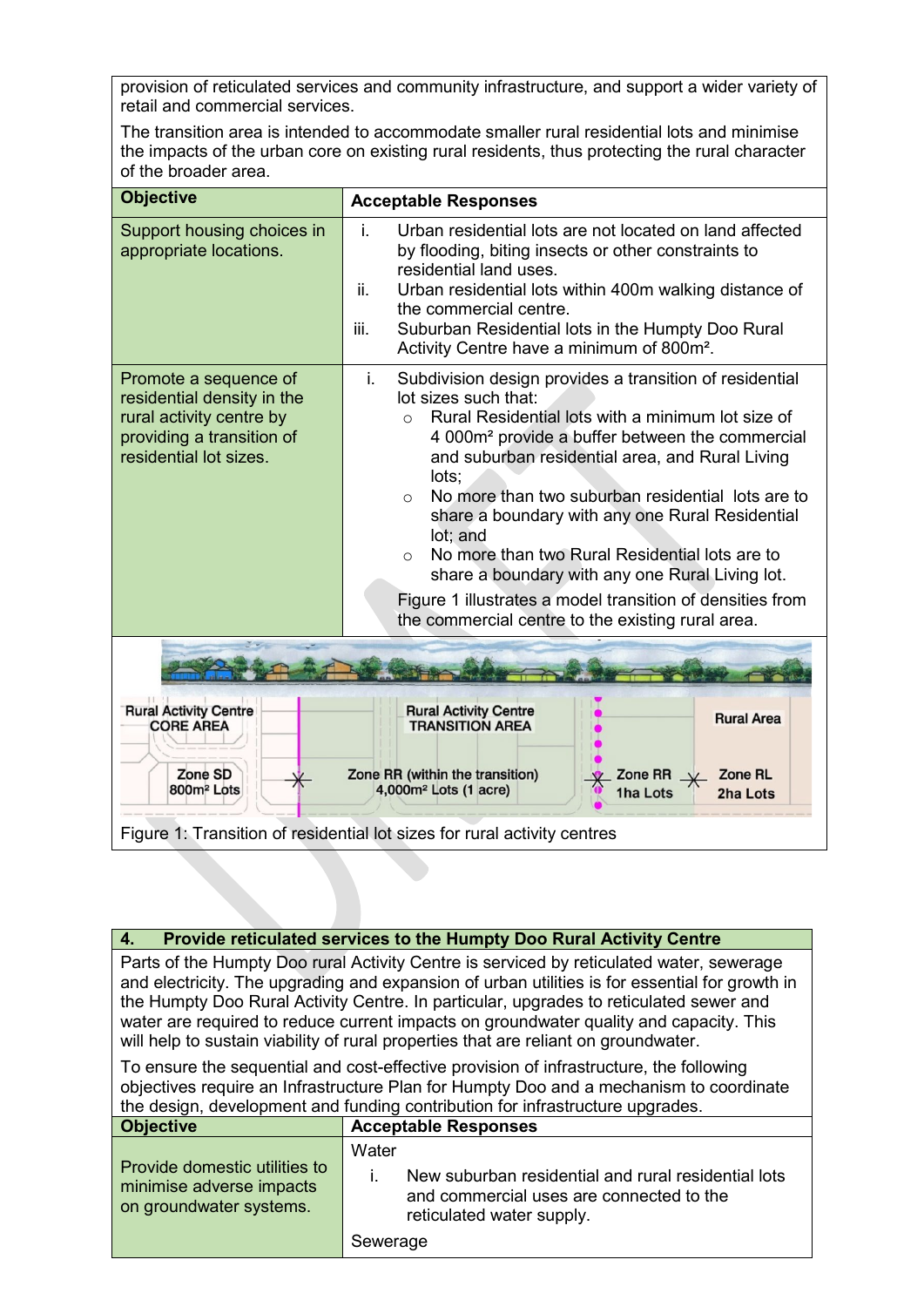|                                                                                                                  | ii.<br>Residential lots under 4 000m <sup>2</sup> and all commercial<br>uses are to be connected to reticulated sewerage.<br>iii.<br>Encourage the installation of environmentally<br>sensitive on-site effluent disposal systems for<br>residential lots over 4 000m <sup>2</sup> as an alternative to<br>traditional septic tanks.                                                                                                                                                                                                                                                                                                                                                                                                                                                                                                                                                                                                                         |
|------------------------------------------------------------------------------------------------------------------|--------------------------------------------------------------------------------------------------------------------------------------------------------------------------------------------------------------------------------------------------------------------------------------------------------------------------------------------------------------------------------------------------------------------------------------------------------------------------------------------------------------------------------------------------------------------------------------------------------------------------------------------------------------------------------------------------------------------------------------------------------------------------------------------------------------------------------------------------------------------------------------------------------------------------------------------------------------|
| Provide utilities and trunk<br>services sequentially and<br>cost effectively to service<br>proposed development. | Trunk infrastructure for reticulated services is<br>i.<br>incorporated into engineering design for<br>development.<br>ii.<br>Infrastructure is provided and funded in accordance<br>with an approved infrastructure plan for the Humpty<br>Doo Rural Activity Centre; or<br>The proponent demonstrates how a proposed<br>development will be serviced to a standard that<br>satisfies the requirements of the responsible service<br>authority; and the proponent demonstrates how the<br>required infrastructure will be paid for.<br>Subdivisions may be deferred or refused if utilities<br>iv.<br>and trunk services are not provided as required by<br>this area plan, the NT Planning Scheme, or another<br>service authority. For example:<br>A new ground level water tank and an additional elevated<br>water tank adjacent to the existing tank to efficiently service<br>the commercial and urban residential land within the activity<br>centre. |

# **5. Support social infrastructure that meets the needs and aspirations of the community**

The Humpty Doo Rural Activity Centre provides for a number of community facilities such as schools, community centres and health clinics.

This Area Plan seeks to maximise the use of existing facilities as well as identifying suitable locations for expanding community facilities within the activity centre to meet the needs of the future population.

| <b>Objective</b>                                                                              | <b>Acceptable Responses</b>                                                                                                                                                                                                                                                                                             |
|-----------------------------------------------------------------------------------------------|-------------------------------------------------------------------------------------------------------------------------------------------------------------------------------------------------------------------------------------------------------------------------------------------------------------------------|
| Provide for community<br>facilities.                                                          | Multipurpose community facilities encourage use by a<br>variety of user groups.                                                                                                                                                                                                                                         |
| Provide for informal, active<br>recreation pursuits (i.e.<br>walking, cycling, open<br>space) | Suburban residential subdivision is consistent with the<br>requirements of the NT Planning Scheme for the<br>provision of useable public open space, footpaths and<br>bicycle paths.<br>Green spaces are connected to each other and the<br>ii.<br>built environment to form a network of active transport<br>corridors |

# **6. Provide a coordinated, efficient and interconnected transport network**

In response to growth in the Humpty Doo Rural Activity Centre, there is an increasing need to improve connectivity between the Rural Activity Centre, its surrounds and the subregion.

This Area Plan seeks to protect and cater for strategic transport corridors, which includes a subregional connector road. Planning principles also seek to encourage an active transport network that provides for pedestrian and bicycle paths, bridle paths, as well as the provision